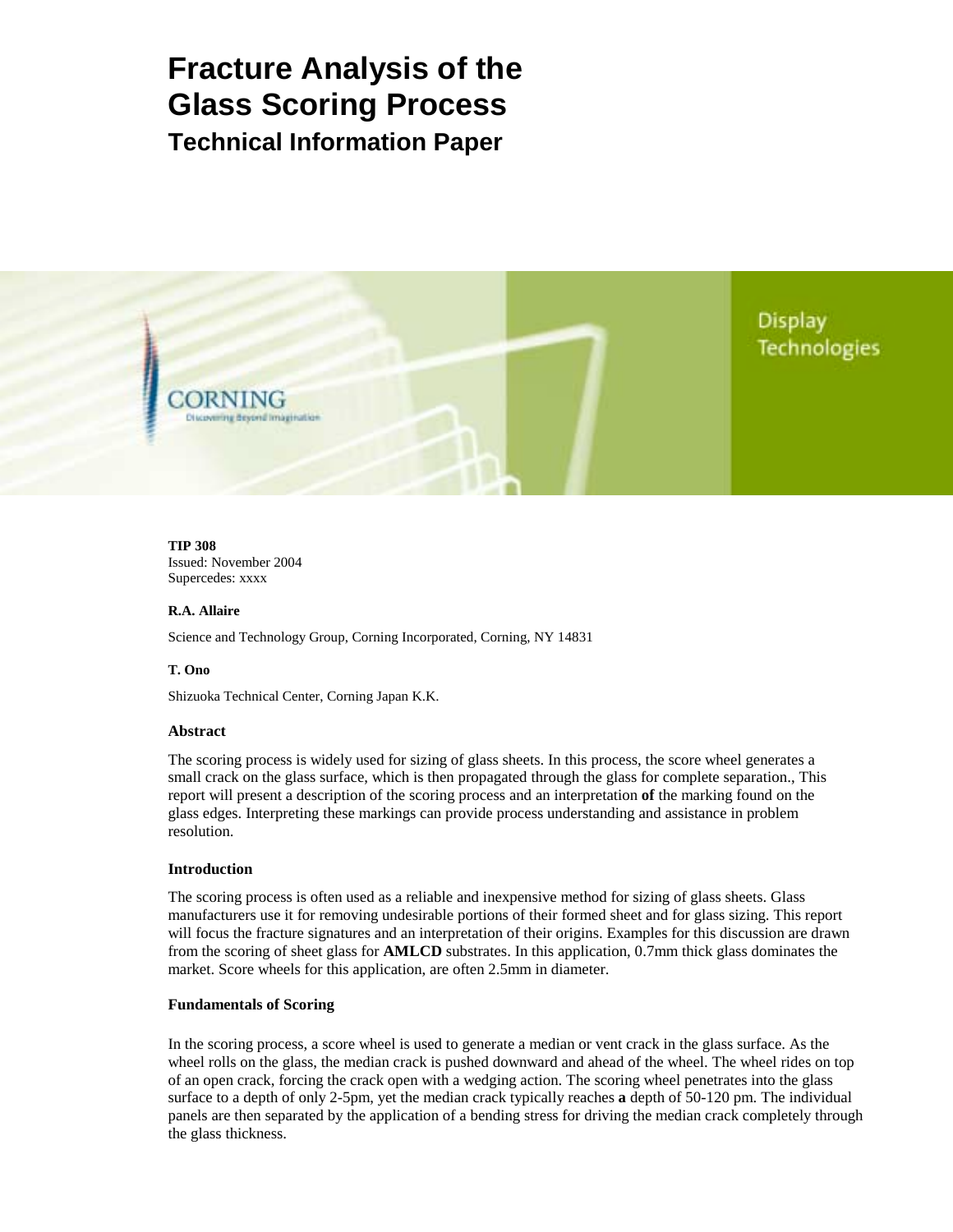

In addition to driving the median crack along the glass surface, the scoring process generates contact stresses, effecting a 3-7 µm deep zone under the wheel tip. The glass responds to the creation of this region through a combination of plastic flow and brittle failure'. The former results in densification of the glass, while the latter results in the formation of microcracks either on, or slightly below, the glass surface. These microcracks can, in turn, form the nuclei for larger cracks known as lateral cracks. These cracks have a significant impact on the edge strength'. Extensive lateral cracks may also result in the creation of glass chips. Figures l a and l b schematically illustrate these principles.

For the purposes of cleanly separating the glass sheet, it is the goal of the scoring process to maximize the median crack depth, while minimizing any other glass damage. This allows the glass to be separated under the minimal amount of external stress. Unfortunately not all glasses behave the same with respect to the scoring process. Historical procedures, and tooling, mainly derived from the processing of soda lime glass, can be inappropriate for many of the high tech glasses. Critical score wheel parameters include tip angle, wheel diameter, and finish. Other process parameters include scoring pressure, speed and tooling technique. Each glass composition will often respond quite differently.

Much of the crack formation history can be reconstructed from a detailed examination of the glass surfaces created during the scoring and separation processes. This history is an invaluable resource for the identification and correction of process problems.

# **Fracture Signatures**

Figure 2a is an isometric sketch of a scored and separated sheet, labeled with most of the critical features found on a typical edge.

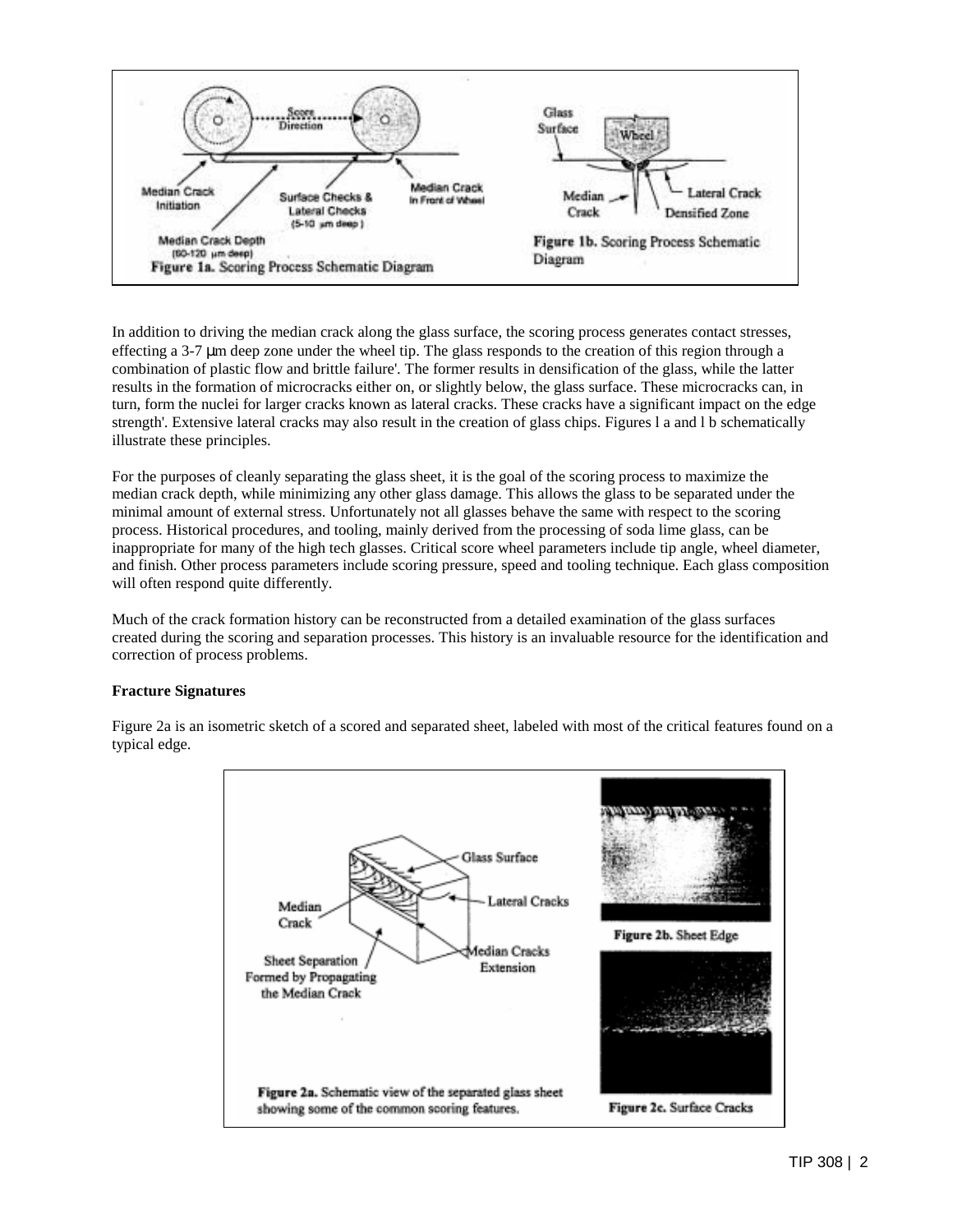The contoured surface on the median crack surface is created **as** score wheel wedges the crack open. The wheel tip surface finish and tool wobble account for most of the markings. The wheel tip's non-uniform ground surface, the primary contributor, turns the crack by pushing on alternate sides of the crack face. In Figure 2, the score wheel has run from left to right.

In an optimum score, the bottom of the median crack should be continuous, straight, and parallel to the face (top) surface of the glass. Such a feature indicates the wheel is running freely and true in its holder and that it has sufficient force and time to complete its wedging action.

The SEM images shown Figure 3 show typical wheel tip surface finishes. These photos represent the surface finish extremes in commonly used precision wheel. The glass in Figure 2b was scored with a ground wheel as seen in Figure 3a. A repetitive pattern will be seen in these markings which correspond to the wheel's circumference. These features and the orientation of the surface checks, provide a history of the score wheel's diameter, surface finish and rolling direction.



The median crack is formed as a continuous extension of the initiation crack. The Wallner lines formed during crack formation can also be observed on the crack's face (Figure 4). These Wallner lines very closely approximate the median crack front, because the crack propagation is slow.



Immediately below the median crack we find the median crack extension. In an attempt to relieves residual score stresses, lateral cracks will form and/or the median crack will extend. These processes continue until the stresses are reduced or the sheet is completely separated.

The SEM photos in figures 5 and 6 take a closer looking at the scored edge. These are isometric views of a scored and separated edge. On the sheet surface is the score wheel's 7-10pm wide surface track (1/2 wheel contact width).

On the separated edge the features vary with the glasses composition. 1737 (Figure 5) is densified directly under the wheel contact zone. This response is typical of what is seen on anomalous glasses. Anomalous glasses are composed primarily of glass former oxides. In comparison, "A" Glass (Figure 6) shows extensive subsurface cracking. This response is typical of normal glasses. Normal glasses are glasses with a significant fraction of modifier oxides in their composition.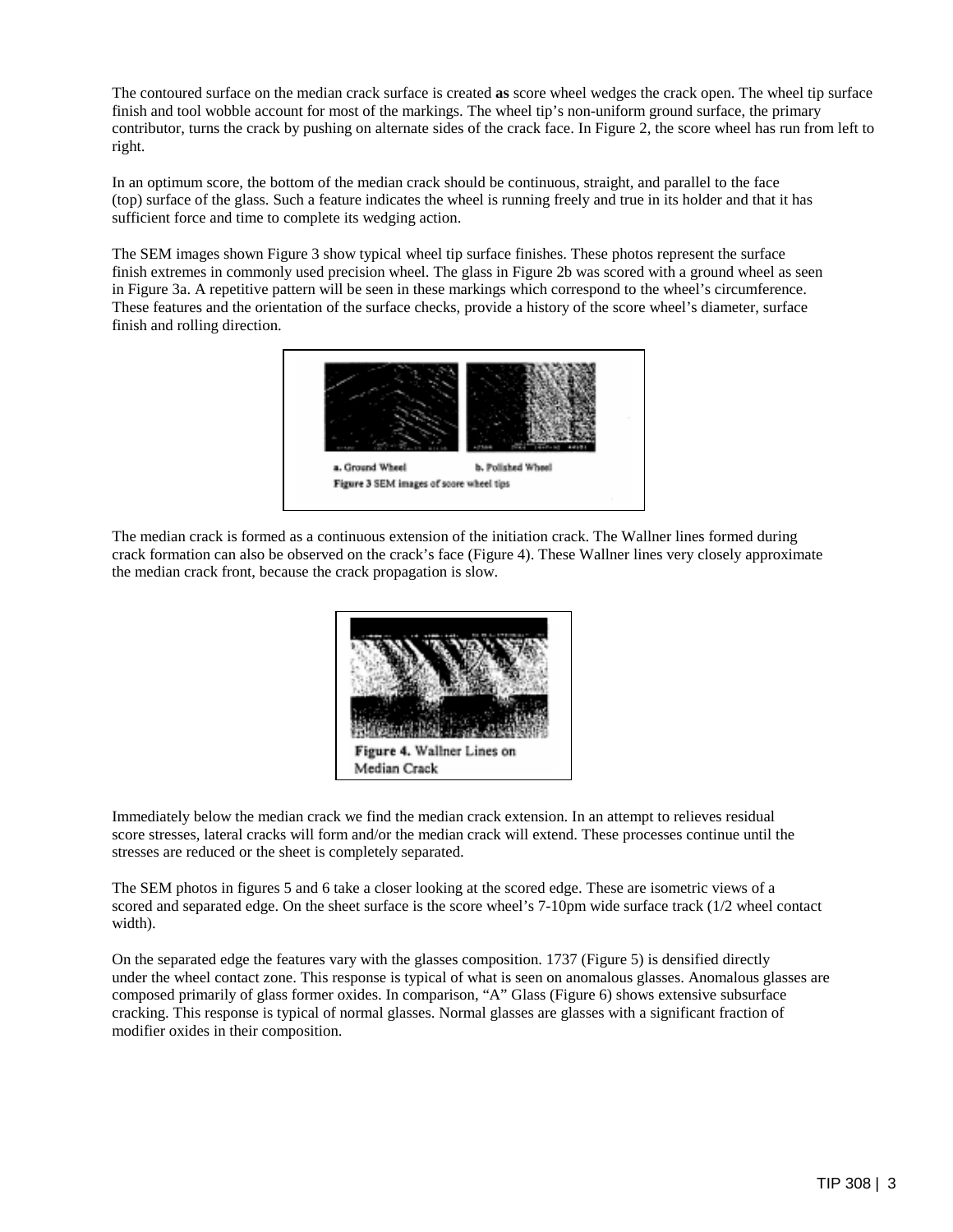

The scoring process is an integral part of the manufacture of many sheet glass processes. Optimization of the scoring and separation is important to reduce losses from inadequate scoring conditions. Fortunately, a record of the scoring and separation conditions are maintained on the separated glass face. Careful examination and understanding of this record can aid in improving the scoring and separation processes.

# **References:**

1. A. Arora, S . Marshall, and B. Lawn, "Indentation DeformationRracture of Normal and Anomalous Glasses", *Journal of Non-Crystalline Solids,* vol. 31, p. 415 (1979).

2. V. Fréchette, ''Failure Analysis of Brittle Materials", *Advances in Ceramics,* vol. 28, (The American CeramicSociety - 1990).

3. P. Bocko and R. Allaire, "Glass Contribution to Robustness of Displays for Automotive Applications", *Symposium on Vehicle Displays* (Society for Information Display, Detroit Chapter, November 2, 1995*),*  p. (1995).

4. R. Allaire and P. Bocko, "Fracture Behavior and Intrinsic Strength of FPD Substrates", *SID 1996 Conference Symposium* (Society for Information Display), May 1996

5. T. Ono, "Effect of Scribe Wheel Dimensions on Cutting LCD Glass Substrates", *SID 2000 Conference Symposium* (Society for Information Display), May 2000

6. T. Ono and R Allaire, "Fracture Analysis, **A** Basic Tool to Solve Breakage Issues", *Taiwan FPD Expo 2000,* June 2000